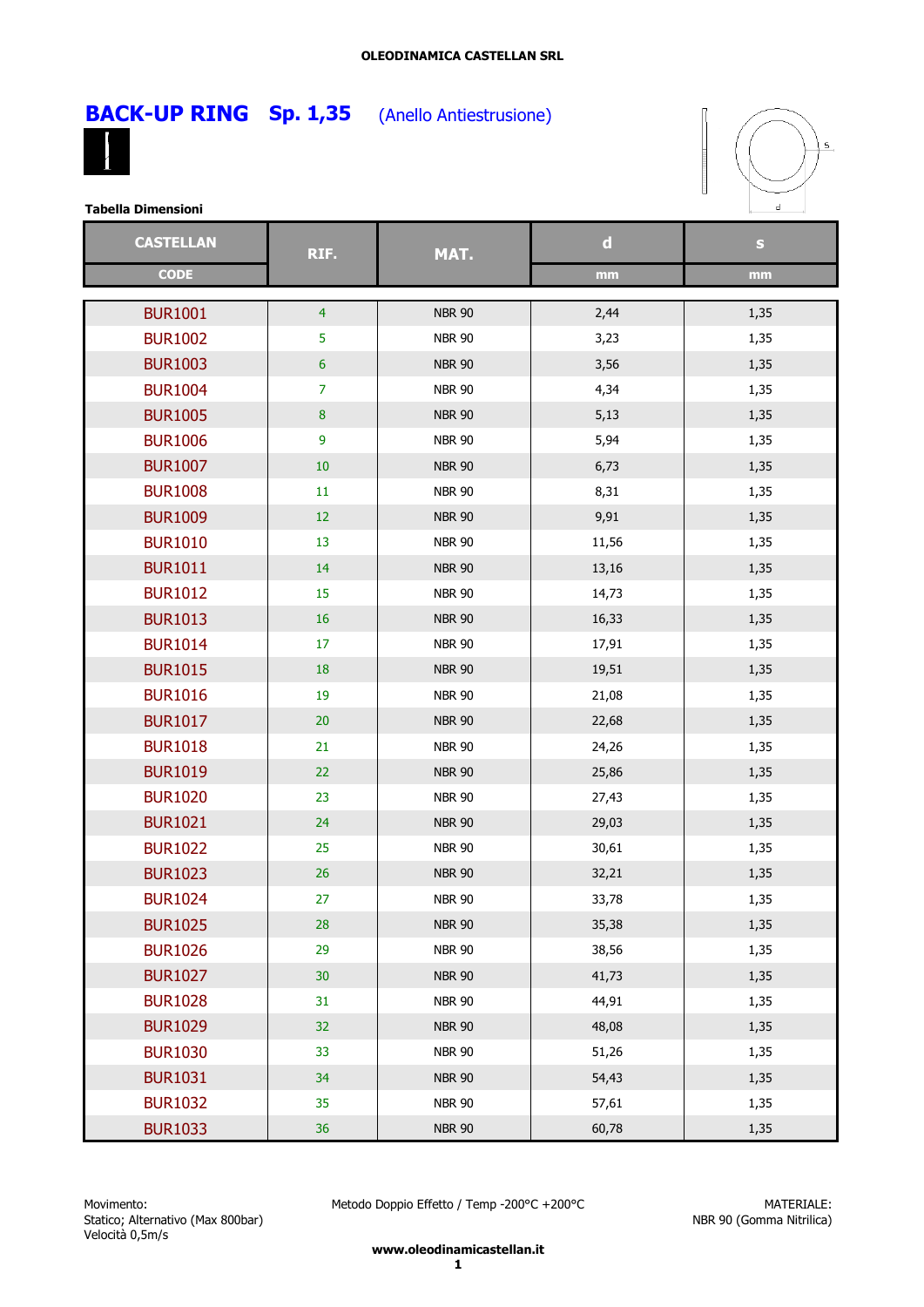



| <b>CASTELLAN</b> | RIF. | MAT.          | $\mathbf d$ | $\mathbf{s}$ |
|------------------|------|---------------|-------------|--------------|
| <b>CODE</b>      |      |               | mm          | mm           |
| <b>BUR1034</b>   | 37   | <b>NBR 90</b> | 63,96       | 1,35         |
| <b>BUR1035</b>   | 38   | <b>NBR 90</b> | 67,13       | 1,35         |
| <b>BUR1036</b>   | 39   | <b>NBR 90</b> | 70,31       | 1,35         |
| <b>BUR1037</b>   | 40   | <b>NBR 90</b> | 73,48       | 1,35         |
| <b>BUR1038</b>   | 41   | <b>NBR 90</b> | 76,66       | 1,35         |
| <b>BUR1039</b>   | 42   | <b>NBR 90</b> | 83,01       | 1,35         |
| <b>BUR1040</b>   | 43   | <b>NBR 90</b> | 89,36       | 1,35         |
| <b>BUR1041</b>   | 44   | <b>NBR 90</b> | 95,71       | 1,35         |
| <b>BUR1042</b>   | 45   | <b>NBR 90</b> | 102,06      | 1,35         |
| <b>BUR1043</b>   | 46   | <b>NBR 90</b> | 108,41      | 1,35         |
| <b>BUR1044</b>   | 47   | <b>NBR 90</b> | 114,76      | 1,35         |
| <b>BUR1045</b>   | 48   | <b>NBR 90</b> | 121,11      | 1,35         |
| <b>BUR1046</b>   | 49   | <b>NBR 90</b> | 127,46      | 1,35         |
| <b>BUR1047</b>   | 50   | <b>NBR 90</b> | 133,81      | 1,35         |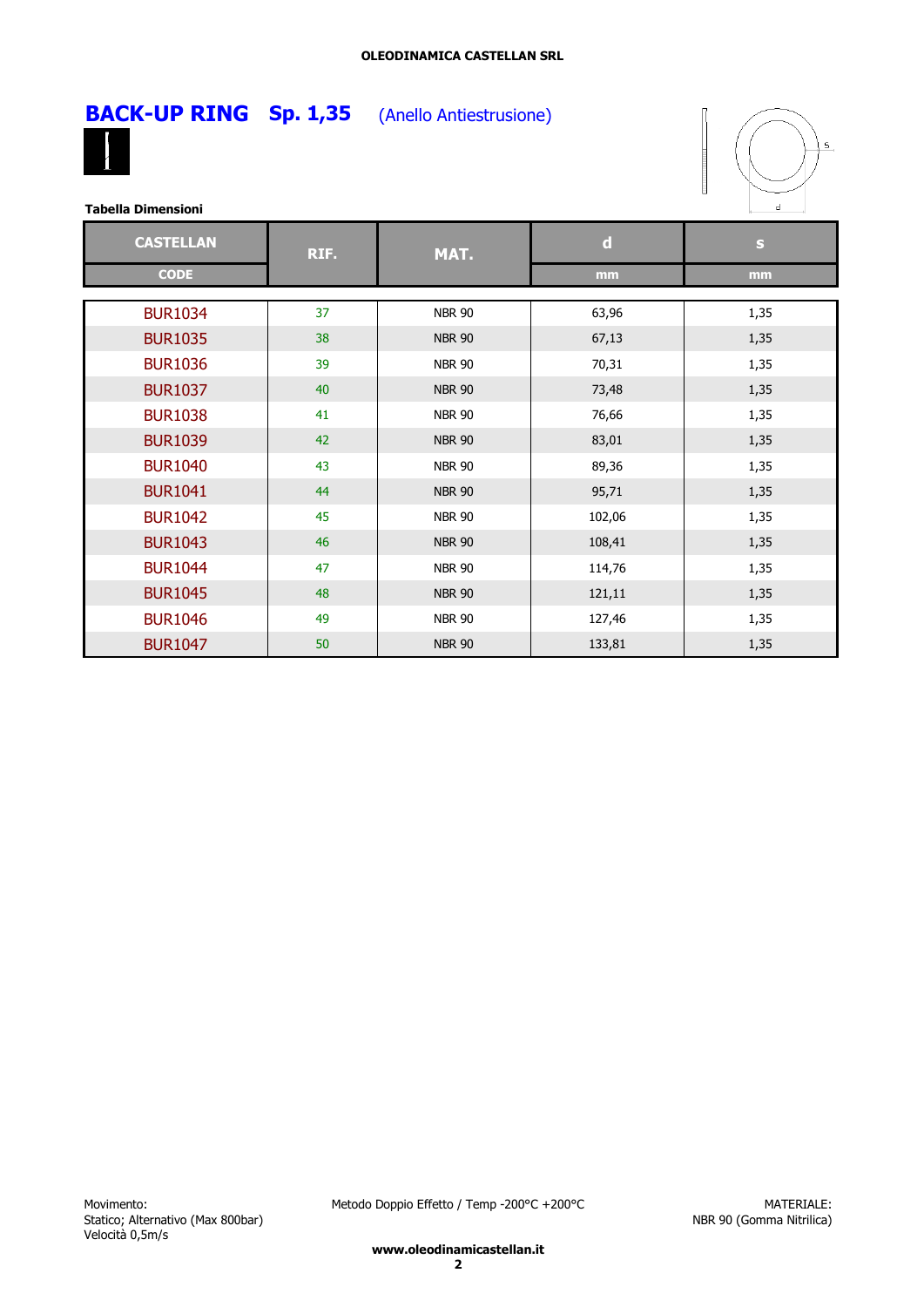



| <b>CASTELLAN</b> | RIF. | MAT.          | $\mathbf d$ | $\mathbf S$ |
|------------------|------|---------------|-------------|-------------|
| <b>CODE</b>      |      |               | mm          | mm          |
| <b>BUR2001</b>   | 102  | <b>NBR 90</b> | 1,96        | 2,18        |
| <b>BUR2002</b>   | 103  | <b>NBR 90</b> | 2,77        | 2,18        |
| <b>BUR2003</b>   | 104  | <b>NBR 90</b> | 3,56        | 2,18        |
| <b>BUR2004</b>   | 105  | <b>NBR 90</b> | 4,34        | 2,18        |
| <b>BUR2005</b>   | 106  | <b>NBR 90</b> | 5,13        | 2,18        |
| <b>BUR2006</b>   | 107  | <b>NBR 90</b> | 5,94        | 2,18        |
| <b>BUR2007</b>   | 108  | <b>NBR 90</b> | 6,73        | 2,18        |
| <b>BUR2008</b>   | 109  | <b>NBR 90</b> | 8,31        | 2,18        |
| <b>BUR2009</b>   | 110  | <b>NBR 90</b> | 9,91        | 2,18        |
| <b>BUR2010</b>   | 111  | <b>NBR 90</b> | 11,48       | 2,18        |
| <b>BUR2011</b>   | 112  | <b>NBR 90</b> | 13,08       | 2,18        |
| <b>BUR2012</b>   | 113  | <b>NBR 90</b> | 14,66       | 2,18        |
| <b>BUR2013</b>   | 114  | <b>NBR 90</b> | 16,26       | 2,18        |
| <b>BUR2014</b>   | 115  | <b>NBR 90</b> | 17,83       | 2,18        |
| <b>BUR2015</b>   | 116  | <b>NBR 90</b> | 19,43       | 2,18        |
| <b>BUR2016</b>   | 117  | <b>NBR 90</b> | 21,11       | 2,18        |
| <b>BUR2017</b>   | 118  | <b>NBR 90</b> | 22,68       | 2,18        |
| <b>BUR2018</b>   | 119  | <b>NBR 90</b> | 24,28       | 2,18        |
| <b>BUR2019</b>   | 120  | <b>NBR 90</b> | 25,86       | 2,18        |
| <b>BUR2020</b>   | 121  | <b>NBR 90</b> | 27,46       | 2,18        |
| <b>BUR2021</b>   | 122  | <b>NBR 90</b> | 29,03       | 2,18        |
| <b>BUR2022</b>   | 123  | <b>NBR 90</b> | 30,63       | 2,18        |
| <b>BUR2023</b>   | 124  | <b>NBR 90</b> | 32,21       | 2,18        |
| <b>BUR2024</b>   | 125  | <b>NBR 90</b> | 33,81       | 2,18        |
| <b>BUR2025</b>   | 126  | <b>NBR 90</b> | 35,38       | 2,18        |
| <b>BUR2026</b>   | 127  | <b>NBR 90</b> | 36,98       | 2,18        |
| <b>BUR2027</b>   | 128  | <b>NBR 90</b> | 38,56       | 2,18        |
| <b>BUR2028</b>   | 129  | <b>NBR 90</b> | 40,16       | 2,18        |
| <b>BUR2029</b>   | 130  | <b>NBR 90</b> | 41,73       | 2,18        |
| <b>BUR2030</b>   | 131  | <b>NBR 90</b> | 43,33       | 2,18        |
| <b>BUR2031</b>   | 132  | <b>NBR 90</b> | 44,91       | 2,18        |
| <b>BUR2032</b>   | 133  | <b>NBR 90</b> | 46,51       | 2,18        |
| <b>BUR2033</b>   | 134  | <b>NBR 90</b> | 48,08       | 2,18        |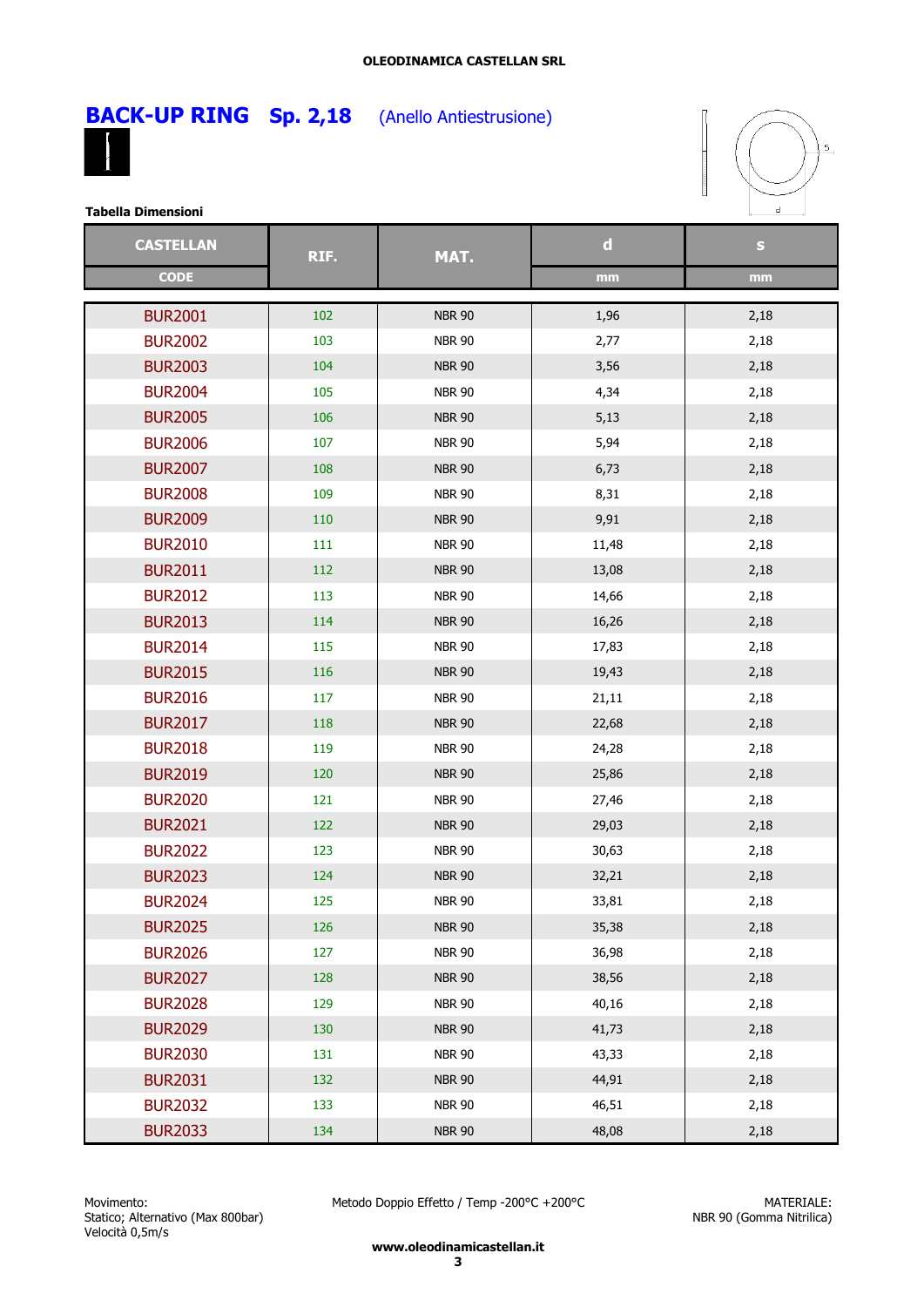

**BACK-UP RING** Sp. 2,18 (Anello Antiestrusione)



**Tabella Dimensioni**

| <b>CASTELLAN</b> | RIF. | MAT.          | $\mathbf d$ | $\mathbf{s}$ |
|------------------|------|---------------|-------------|--------------|
| <b>CODE</b>      |      |               | mm          | mm           |
| <b>BUR2034</b>   | 135  | <b>NBR 90</b> | 49,68       | 2,18         |
| <b>BUR2035</b>   | 136  | <b>NBR 90</b> | 51,26       | 2,18         |
| <b>BUR2036</b>   | 137  | <b>NBR 90</b> | 52,86       | 2,18         |
| <b>BUR2037</b>   | 138  | <b>NBR 90</b> | 54,43       | 2,18         |
| <b>BUR2038</b>   | 139  | <b>NBR 90</b> | 56,03       | 2,18         |
| <b>BUR2039</b>   | 140  | <b>NBR 90</b> | 57,61       | 2,18         |
| <b>BUR2040</b>   | 141  | <b>NBR 90</b> | 59,21       | 2,18         |
| <b>BUR2041</b>   | 142  | <b>NBR 90</b> | 60,78       | 2,18         |
| <b>BUR2042</b>   | 143  | <b>NBR 90</b> | 62,38       | 2,18         |
| <b>BUR2043</b>   | 144  | <b>NBR 90</b> | 63,96       | 2,18         |
| <b>BUR2044</b>   | 145  | <b>NBR 90</b> | 65,56       | 2,18         |
| <b>BUR2045</b>   | 146  | <b>NBR 90</b> | 67,13       | 2,18         |
| <b>BUR2046</b>   | 147  | <b>NBR 90</b> | 68,73       | 2,18         |
| <b>BUR2047</b>   | 148  | <b>NBR 90</b> | 70,31       | 2,18         |
| <b>BUR2048</b>   | 149  | <b>NBR 90</b> | 71,91       | 2,18         |
| <b>BUR2049</b>   | 150  | <b>NBR 90</b> | 73,48       | 2,18         |
| <b>BUR2050</b>   | 151  | <b>NBR 90</b> | 76,66       | 2,18         |
| <b>BUR2051</b>   | 152  | <b>NBR 90</b> | 83,01       | 2,18         |
| <b>BUR2052</b>   | 153  | <b>NBR 90</b> | 89,36       | 2,18         |
| <b>BUR2053</b>   | 154  | <b>NBR 90</b> | 95,71       | 2,18         |
| <b>BUR2054</b>   | 155  | <b>NBR 90</b> | 102,06      | 2,18         |
| <b>BUR2055</b>   | 156  | <b>NBR 90</b> | 108,41      | 2,18         |
| <b>BUR2056</b>   | 157  | <b>NBR 90</b> | 114,76      | 2,18         |
| <b>BUR2057</b>   | 158  | <b>NBR 90</b> | 121,11      | 2,18         |
| <b>BUR2058</b>   | 159  | <b>NBR 90</b> | 127,46      | 2,18         |
| <b>BUR2059</b>   | 160  | <b>NBR 90</b> | 133,81      | 2,18         |
| <b>BUR2060</b>   | 161  | <b>NBR 90</b> | 140,16      | 2,18         |
| <b>BUR2061</b>   | 162  | <b>NBR 90</b> | 146,51      | 2,18         |
| <b>BUR2062</b>   | 163  | <b>NBR 90</b> | 152,86      | 2,18         |
| <b>BUR2063</b>   | 164  | <b>NBR 90</b> | 159,21      | 2,18         |
| <b>BUR2064</b>   | 165  | <b>NBR 90</b> | 165,56      | 2,18         |
| <b>BUR2065</b>   | 166  | <b>NBR 90</b> | 171,91      | 2,18         |
| <b>BUR2066</b>   | 167  | <b>NBR 90</b> | 178,26      | 2,18         |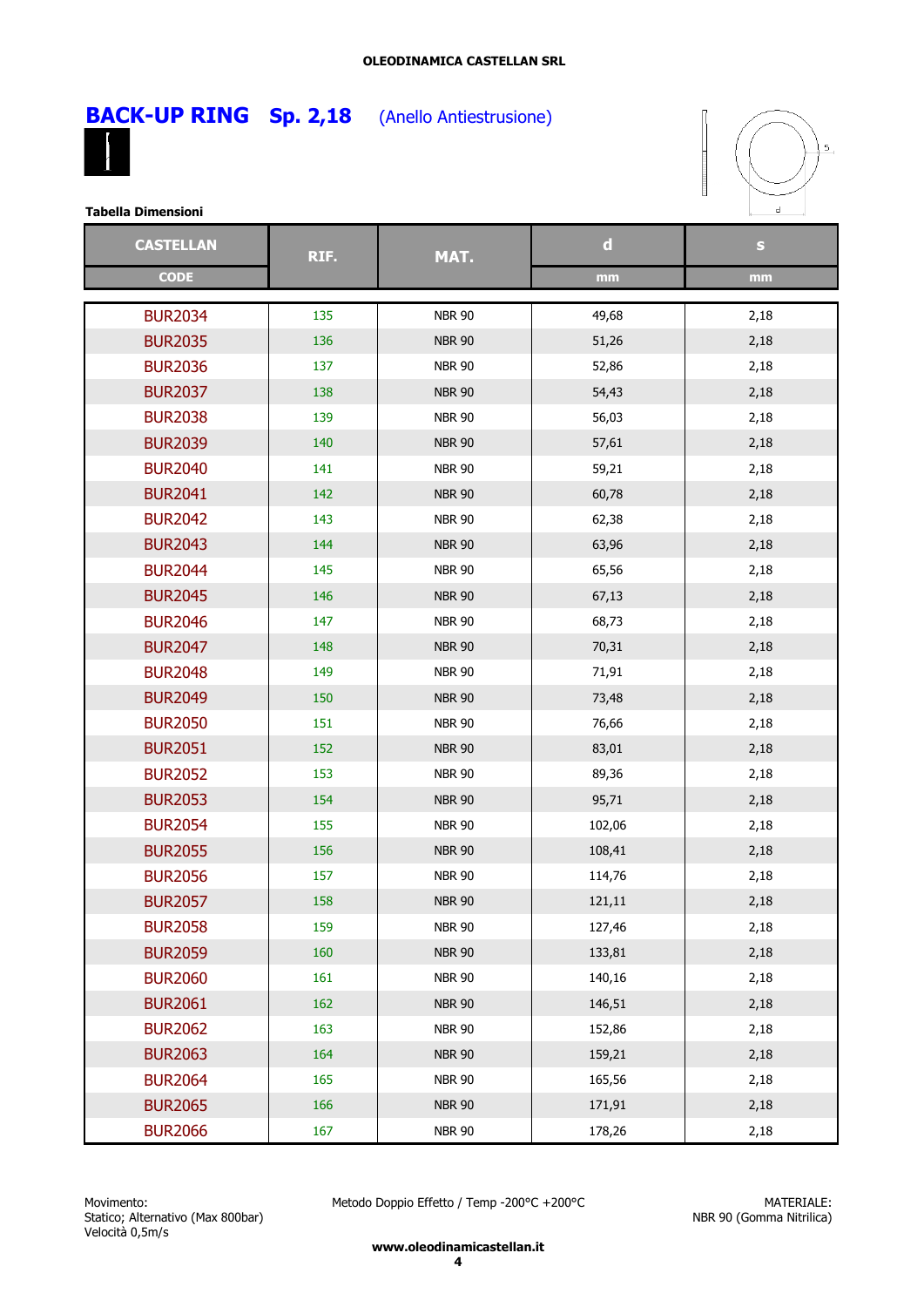

## **BACK-UP RING** Sp. 2,18 (Anello Antiestrusione)



| <b>CASTELLAN</b> | RIF. | MAT.          | $\mathbf d$ | S    |
|------------------|------|---------------|-------------|------|
| <b>CODE</b>      |      |               | mm          | mm   |
| <b>BUR2067</b>   | 168  | <b>NBR 90</b> | 184,61      | 2,18 |
| <b>BUR2068</b>   | 169  | <b>NBR 90</b> | 190,96      | 2,18 |
|                  |      |               |             |      |
| <b>BUR2069</b>   | 170  | <b>NBR 90</b> | 197,31      | 2,18 |
| <b>BUR2070</b>   | 171  | <b>NBR 90</b> | 203,66      | 2,18 |
| <b>BUR2071</b>   | 172  | <b>NBR 90</b> | 210,01      | 2,18 |
| <b>BUR2072</b>   | 173  | <b>NBR 90</b> | 216,36      | 2,18 |
| <b>BUR2073</b>   | 174  | <b>NBR 90</b> | 222,71      | 2,18 |
| <b>BUR2074</b>   | 175  | <b>NBR 90</b> | 229,06      | 2,18 |
| <b>BUR2075</b>   | 176  | <b>NBR 90</b> | 235,41      | 2,18 |
| <b>BUR2076</b>   | 177  | <b>NBR 90</b> | 241,76      | 2,18 |
| <b>BUR2077</b>   | 178  | <b>NBR 90</b> | 248,11      | 2,18 |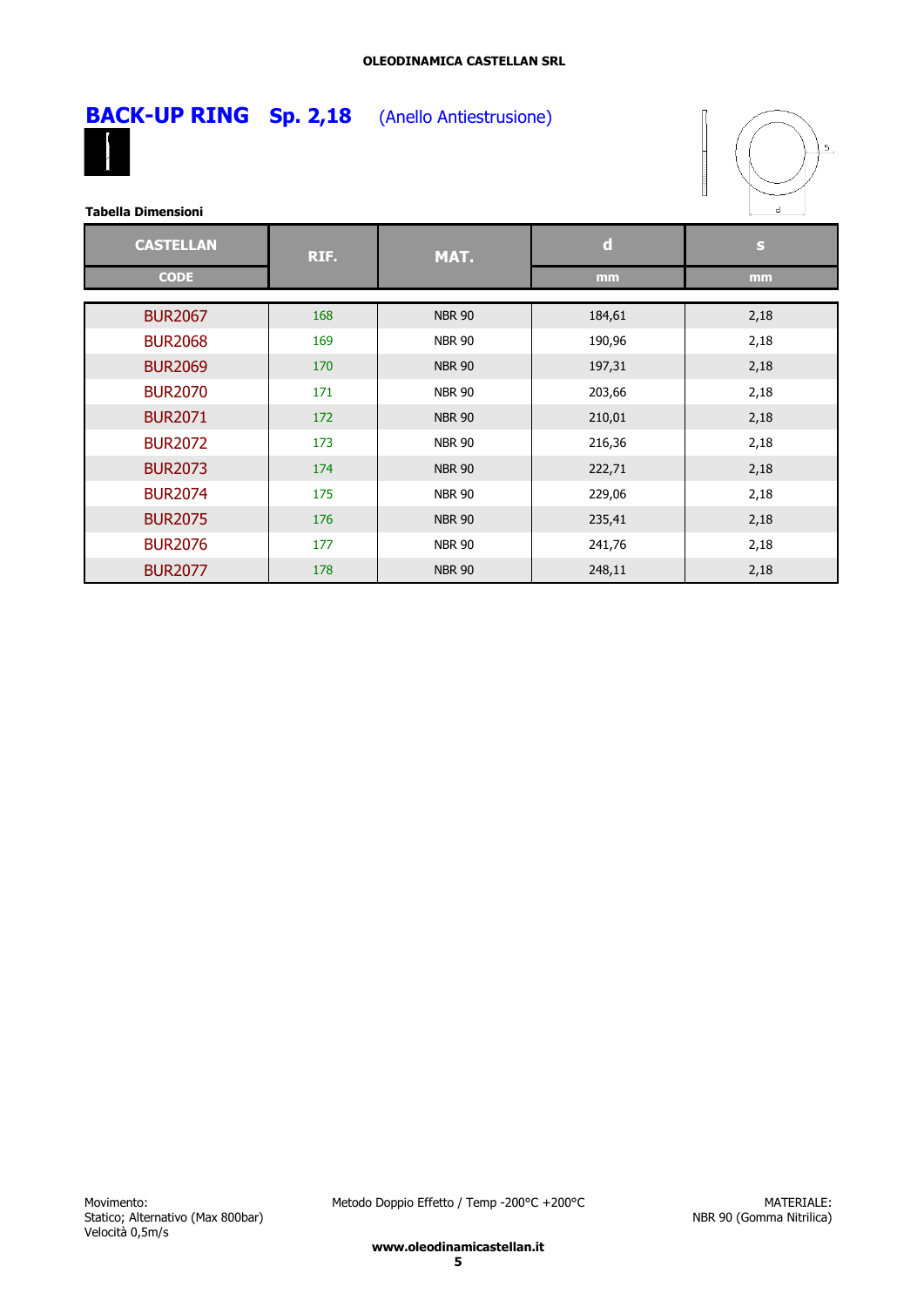

**BACK-UP RING Sp. 3,00** (Anello Antiestrusione)



**Tabella Dimensioni**

| <b>CASTELLAN</b> | RIF. | MAT.          | $\mathbf d$ | S    |
|------------------|------|---------------|-------------|------|
| <b>CODE</b>      |      |               | mm          | mm   |
| <b>BUR3001</b>   | 201  | <b>NBR 90</b> | 5,13        | 3,00 |
| <b>BUR3002</b>   | 202  | <b>NBR 90</b> | 6,73        | 3,00 |
| <b>BUR3003</b>   | 203  | <b>NBR 90</b> | 8,30        | 3,00 |
| <b>BUR3004</b>   | 204  | <b>NBR 90</b> | 9,90        | 3,00 |
| <b>BUR3005</b>   | 205  | <b>NBR 90</b> | 11,56       | 3,00 |
| <b>BUR3006</b>   | 206  | <b>NBR 90</b> | 13,16       | 3,00 |
| <b>BUR3007</b>   | 207  | <b>NBR 90</b> | 14,73       | 3,00 |
| <b>BUR3008</b>   | 208  | <b>NBR 90</b> | 16,33       | 3,00 |
| <b>BUR3009</b>   | 209  | <b>NBR 90</b> | 17,90       | 3,00 |
| <b>BUR3010</b>   | 210  | <b>NBR 90</b> | 19,46       | 3,00 |
| <b>BUR3011</b>   | 211  | <b>NBR 90</b> | 21,03       | 3,00 |
| <b>BUR3012</b>   | 212  | <b>NBR 90</b> | 22,63       | 3,00 |
| <b>BUR3013</b>   | 213  | <b>NBR 90</b> | 24,21       | 3,00 |
| <b>BUR3014</b>   | 214  | <b>NBR 90</b> | 25,81       | 3,00 |
| <b>BUR3015</b>   | 215  | <b>NBR 90</b> | 27,38       | 3,00 |
| <b>BUR3016</b>   | 216  | <b>NBR 90</b> | 28,98       | 3,00 |
| <b>BUR3017</b>   | 217  | <b>NBR 90</b> | 30,56       | 3,00 |
| <b>BUR3018</b>   | 218  | <b>NBR 90</b> | 32,16       | 3,00 |
| <b>BUR3019</b>   | 219  | <b>NBR 90</b> | 33,88       | 3,00 |
| <b>BUR3020</b>   | 220  | <b>NBR 90</b> | 35,48       | 3,00 |
| <b>BUR3021</b>   | 221  | <b>NBR 90</b> | 37,06       | 3,00 |
| <b>BUR3022</b>   | 222  | <b>NBR 90</b> | 38,66       | 3,00 |
| <b>BUR3023</b>   | 223  | <b>NBR 90</b> | 41,83       | 3,00 |
| <b>BUR3024</b>   | 224  | <b>NBR 90</b> | 45,01       | 3,00 |
| <b>BUR3025</b>   | 225  | <b>NBR 90</b> | 48,18       | 3,00 |
| <b>BUR3026</b>   | 226  | <b>NBR 90</b> | 51,36       | 3,00 |
| <b>BUR3027</b>   | 227  | <b>NBR 90</b> | 54,53       | 3,00 |
| <b>BUR3028</b>   | 228  | <b>NBR 90</b> | 57,71       | 3,00 |
| <b>BUR3029</b>   | 229  | <b>NBR 90</b> | 60,88       | 3,00 |
| <b>BUR3030</b>   | 230  | <b>NBR 90</b> | 64,06       | 3,00 |
| <b>BUR3031</b>   | 231  | <b>NBR 90</b> | 66,83       | 3,00 |
| <b>BUR3032</b>   | 232  | <b>NBR 90</b> | 70,00       | 3,00 |
| <b>BUR3033</b>   | 233  | <b>NBR 90</b> | 73,18       | 3,00 |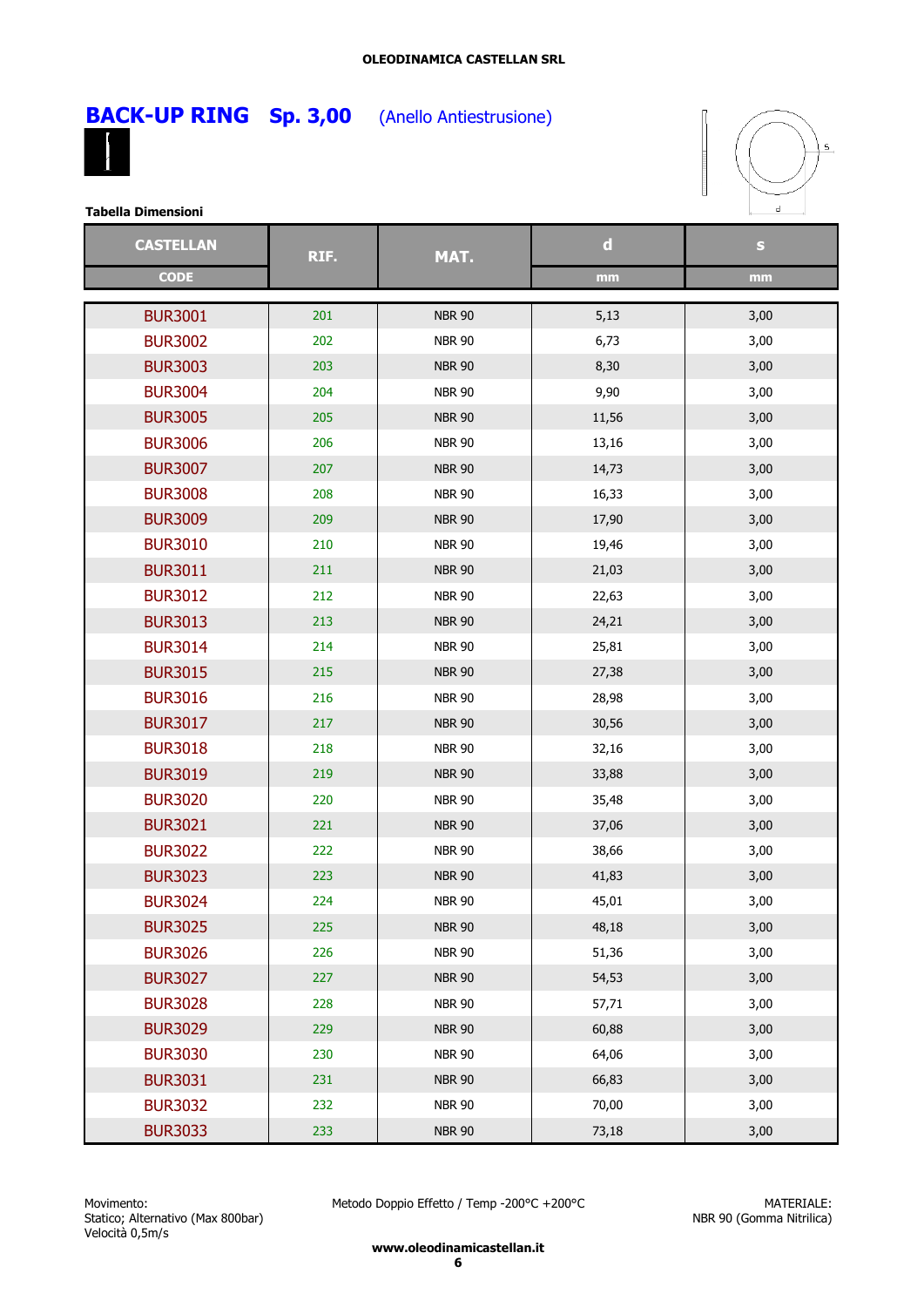

**BACK-UP RING Sp. 3,00** (Anello Antiestrusione)



#### **Tabella Dimensioni**

| <b>CASTELLAN</b> | RIF. | MAT.          | $\mathbf d$ | ${\bf S}$ |
|------------------|------|---------------|-------------|-----------|
| <b>CODE</b>      |      |               | mm          | mm        |
| <b>BUR3034</b>   | 234  | <b>NBR 90</b> | 76,35       | 3,00      |
| <b>BUR3035</b>   | 235  | <b>NBR 90</b> | 79,53       | 3,00      |
| <b>BUR3036</b>   | 236  | <b>NBR 90</b> | 82,70       | 3,00      |
| <b>BUR3037</b>   | 237  | <b>NBR 90</b> | 85,88       | 3,00      |
| <b>BUR3038</b>   | 238  | <b>NBR 90</b> | 89,05       | 3,00      |
| <b>BUR3039</b>   | 239  | <b>NBR 90</b> | 92,23       | 3,00      |
| <b>BUR3040</b>   | 240  | <b>NBR 90</b> | 95,40       | 3,00      |
| <b>BUR3041</b>   | 241  | <b>NBR 90</b> | 98,58       | 3,00      |
| <b>BUR3042</b>   | 242  | <b>NBR 90</b> | 101,75      | 3,00      |
| <b>BUR3043</b>   | 243  | <b>NBR 90</b> | 104,93      | 3,00      |
| <b>BUR3044</b>   | 244  | <b>NBR 90</b> | 108,10      | 3,00      |
| <b>BUR3045</b>   | 245  | <b>NBR 90</b> | 111,28      | 3,00      |
| <b>BUR3046</b>   | 246  | <b>NBR 90</b> | 114,45      | 3,00      |
| <b>BUR3047</b>   | 247  | <b>NBR 90</b> | 117,63      | 3,00      |
| <b>BUR3048</b>   | 248  | <b>NBR 90</b> | 121,11      | 3,00      |
| <b>BUR3049</b>   | 249  | <b>NBR 90</b> | 124,28      | 3,00      |
| <b>BUR3050</b>   | 250  | <b>NBR 90</b> | 127,46      | 3,00      |
| <b>BUR3051</b>   | 251  | <b>NBR 90</b> | 130,63      | 3,00      |
| <b>BUR3052</b>   | 252  | <b>NBR 90</b> | 133,81      | 3,00      |
| <b>BUR3053</b>   | 253  | <b>NBR 90</b> | 136,98      | 3,00      |
| <b>BUR3054</b>   | 254  | <b>NBR 90</b> | 140,16      | 3,00      |
| <b>BUR3055</b>   | 255  | <b>NBR 90</b> | 143,33      | 3,00      |
| <b>BUR3056</b>   | 256  | <b>NBR 90</b> | 146,51      | 3,00      |
| <b>BUR3057</b>   | 257  | <b>NBR 90</b> | 149,68      | 3,00      |
| <b>BUR3058</b>   | 258  | <b>NBR 90</b> | 152,86      | 3,00      |
| <b>BUR3059</b>   | 259  | <b>NBR 90</b> | 159,21      | 3,00      |
| <b>BUR3060</b>   | 260  | <b>NBR 90</b> | 165,56      | 3,00      |
| <b>BUR3061</b>   | 261  | <b>NBR 90</b> | 171,91      | 3,00      |
| <b>BUR3062</b>   | 262  | <b>NBR 90</b> | 178,26      | 3,00      |
| <b>BUR3063</b>   | 263  | <b>NBR 90</b> | 184,61      | 3,00      |
| <b>BUR3064</b>   | 264  | <b>NBR 90</b> | 190,96      | 3,00      |
| <b>BUR3065</b>   | 265  | <b>NBR 90</b> | 197,31      | 3,00      |
| <b>BUR3066</b>   | 266  | <b>NBR 90</b> | 203,66      | 3,00      |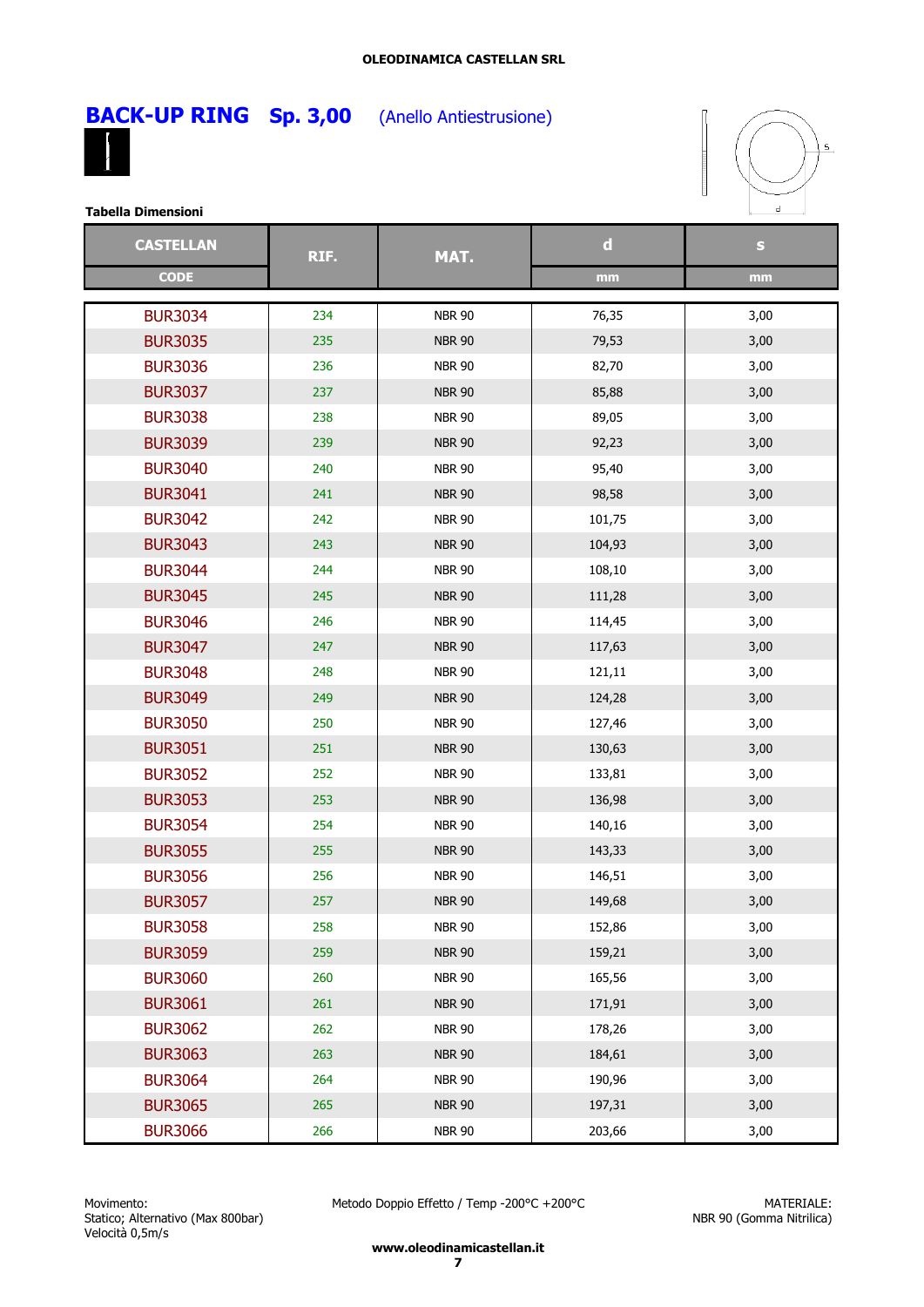

**BACK-UP RING Sp. 3,00** (Anello Antiestrusione)



| <b>CASTELLAN</b> | RIF. | MAT.          | $\mathbf d$ | S    |
|------------------|------|---------------|-------------|------|
| <b>CODE</b>      |      |               | mm          | mm   |
| <b>BUR3067</b>   | 267  | <b>NBR 90</b> | 210,01      | 3,00 |
| <b>BUR3068</b>   | 268  | <b>NBR 90</b> | 216,36      | 3,00 |
| <b>BUR3069</b>   | 269  | <b>NBR 90</b> | 222,71      | 3,00 |
| <b>BUR3070</b>   | 270  | <b>NBR 90</b> | 229,06      | 3,00 |
| <b>BUR3071</b>   | 271  | <b>NBR 90</b> | 235,41      | 3,00 |
| <b>BUR3072</b>   | 272  | <b>NBR 90</b> | 241,76      | 3,00 |
| <b>BUR3073</b>   | 273  | <b>NBR 90</b> | 248,11      | 3,00 |
| <b>BUR3074</b>   | 274  | <b>NBR 90</b> | 254,46      | 3,00 |
| <b>BUR3075</b>   | 275  | <b>NBR 90</b> | 267,16      | 3,00 |
| <b>BUR3076</b>   | 276  | <b>NBR 90</b> | 279,86      | 3,00 |
| <b>BUR3077</b>   | 277  | <b>NBR 90</b> | 292,56      | 3,00 |
| <b>BUR3078</b>   | 278  | <b>NBR 90</b> | 305,26      | 3,00 |
| <b>BUR3079</b>   | 279  | <b>NBR 90</b> | 330,66      | 3,00 |
| <b>BUR3080</b>   | 280  | <b>NBR 90</b> | 356,06      | 3,00 |
| <b>BUR3081</b>   | 281  | <b>NBR 90</b> | 381,46      | 3,00 |
| <b>BUR3082</b>   | 282  | <b>NBR 90</b> | 406,12      | 3,00 |
| <b>BUR3083</b>   | 283  | <b>NBR 90</b> | 431,52      | 3,00 |
| <b>BUR3084</b>   | 284  | <b>NBR 90</b> | 456,92      | 3,00 |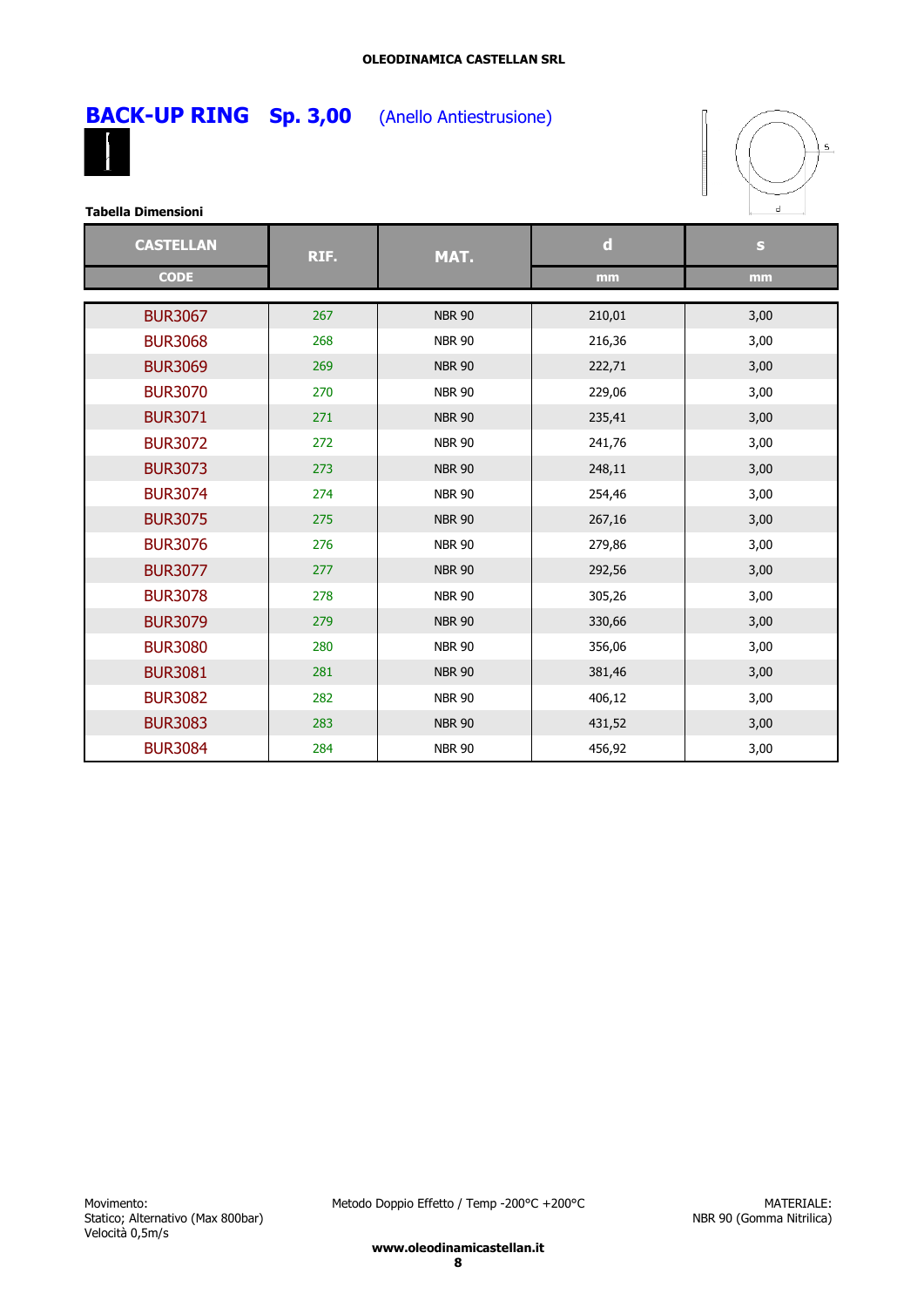### **OLEODINAMICA CASTELLAN SRL**



**Sp. 4,65** (Anello Antiestrusione)



**Tabella Dimensioni**

| <b>CASTELLAN</b> | RIF. | MAT.          | $\mathbf d$ | $\mathbf{s}$ |
|------------------|------|---------------|-------------|--------------|
| <b>CODE</b>      |      |               | mm          | mm           |
| <b>BUR4001</b>   | 309  | <b>NBR 90</b> | 11,43       | 4,65         |
|                  |      |               |             |              |
| <b>BUR4002</b>   | 310  | <b>NBR 90</b> | 13,06       | 4,65         |
| <b>BUR4003</b>   | 311  | <b>NBR 90</b> | 14,60       | 4,65         |
| <b>BUR4004</b>   | 312  | <b>NBR 90</b> | 16,20       | 4,65         |
| <b>BUR4005</b>   | 313  | <b>NBR 90</b> | 17,78       | 4,65         |
| <b>BUR4006</b>   | 314  | <b>NBR 90</b> | 19,38       | 4,65         |
| <b>BUR4007</b>   | 315  | <b>NBR 90</b> | 20,96       | 4,65         |
| <b>BUR4008</b>   | 316  | <b>NBR 90</b> | 22,56       | 4,65         |
| <b>BUR4009</b>   | 317  | <b>NBR 90</b> | 24,13       | 4,65         |
| <b>BUR4010</b>   | 318  | <b>NBR 90</b> | 25,73       | 4,65         |
| <b>BUR4011</b>   | 319  | <b>NBR 90</b> | 27,31       | 4,65         |
| <b>BUR4012</b>   | 320  | <b>NBR 90</b> | 28,91       | 4,65         |
| <b>BUR4013</b>   | 321  | <b>NBR 90</b> | 30,42       | 4,65         |
| <b>BUR4014</b>   | 322  | <b>NBR 90</b> | 32,08       | 4,65         |
| <b>BUR4015</b>   | 323  | <b>NBR 90</b> | 33,43       | 4,65         |
| <b>BUR4016</b>   | 324  | <b>NBR 90</b> | 35,26       | 4,65         |
| <b>BUR4017</b>   | 325  | <b>NBR 90</b> | 38,43       | 4,65         |
| <b>BUR4018</b>   | 326  | <b>NBR 90</b> | 41,61       | 4,65         |
| <b>BUR4019</b>   | 327  | <b>NBR 90</b> | 44,78       | 4,65         |
| <b>BUR4020</b>   | 328  | <b>NBR 90</b> | 47,96       | 4,65         |
| <b>BUR4021</b>   | 329  | <b>NBR 90</b> | 51,13       | 4,65         |
| <b>BUR4022</b>   | 330  | <b>NBR 90</b> | 54,31       | 4,65         |
| <b>BUR4023</b>   | 331  | <b>NBR 90</b> | 57,61       | 4,65         |
| <b>BUR4024</b>   | 332  | <b>NBR 90</b> | 60,78       | 4,65         |
| <b>BUR4025</b>   | 333  | <b>NBR 90</b> | 63,96       | 4,65         |
| <b>BUR4026</b>   | 334  | <b>NBR 90</b> | 67,13       | 4,65         |
| <b>BUR4027</b>   | 335  | <b>NBR 90</b> | 70,31       | 4,65         |
| <b>BUR4028</b>   | 336  | <b>NBR 90</b> | 73,48       | 4,65         |
| <b>BUR4029</b>   | 337  | <b>NBR 90</b> | 76,66       | 4,65         |
| <b>BUR4030</b>   | 338  | <b>NBR 90</b> | 79,83       | 4,65         |
| <b>BUR4031</b>   | 339  | <b>NBR 90</b> | 81,13       | 4,65         |
| <b>BUR4032</b>   | 340  | <b>NBR 90</b> | 86,31       | 4,65         |
| <b>BUR4033</b>   | 341  | <b>NBR 90</b> | 89,43       | 4,65         |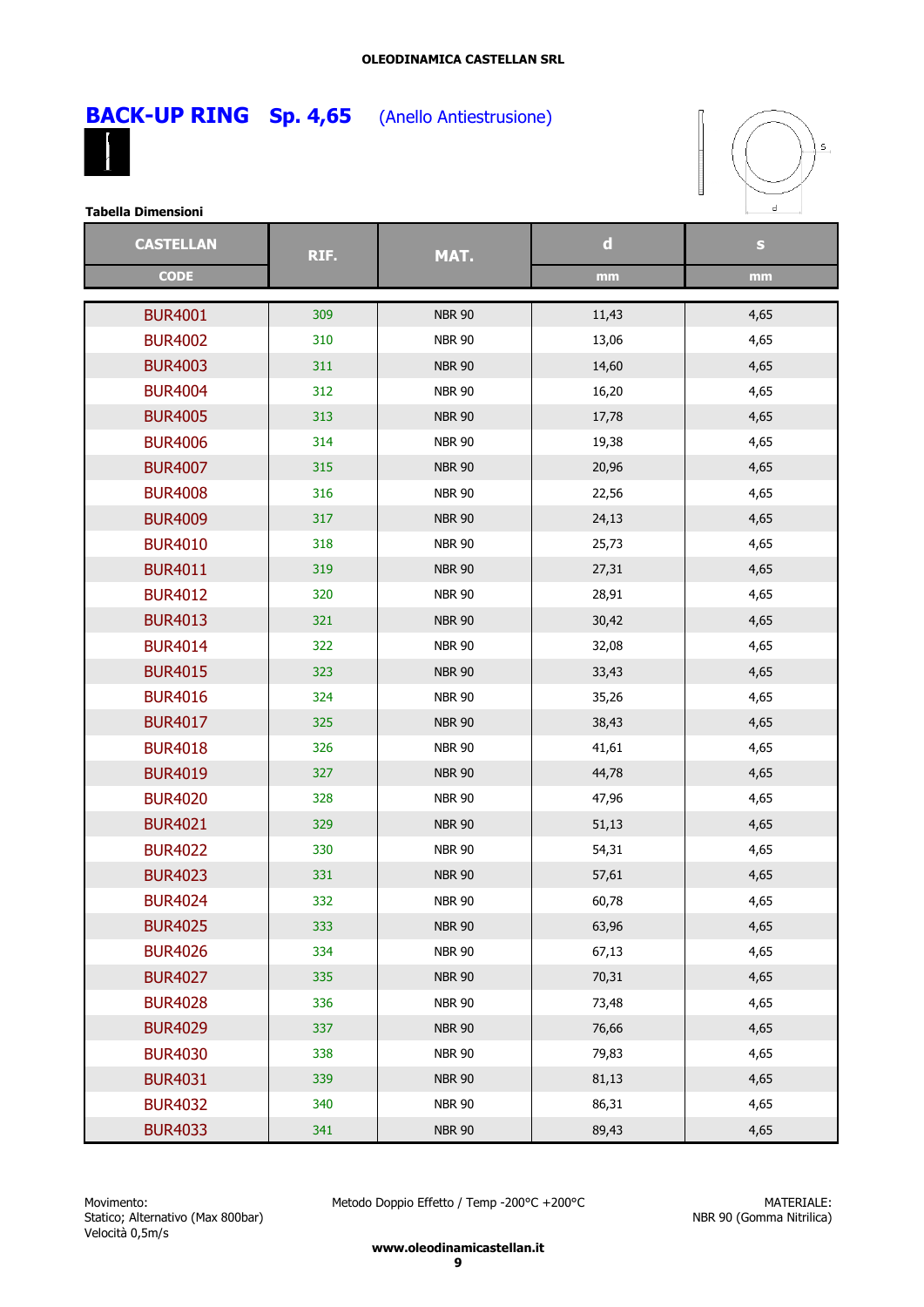### **OLEODINAMICA CASTELLAN SRL**



**Sp. 4,65** (Anello Antiestrusione)



**Tabella Dimensioni**

| <b>CASTELLAN</b> |     | MAT.<br>RIF.  | $\mathbf d$ | $\mathbf{s}$ |
|------------------|-----|---------------|-------------|--------------|
| <b>CODE</b>      |     |               | mm          | mm           |
|                  |     |               |             |              |
| <b>BUR4034</b>   | 342 | <b>NBR 90</b> | 92,66       | 4,65         |
| <b>BUR4035</b>   | 343 | <b>NBR 90</b> | 95,83       | 4,65         |
| <b>BUR4036</b>   | 344 | <b>NBR 90</b> | 99,01       | 4,65         |
| <b>BUR4037</b>   | 345 | <b>NBR 90</b> | 102,31      | 4,65         |
| <b>BUR4038</b>   | 346 | <b>NBR 90</b> | 105,49      | 4,65         |
| <b>BUR4039</b>   | 347 | <b>NBR 90</b> | 108,66      | 4,65         |
| <b>BUR4040</b>   | 348 | <b>NBR 90</b> | 111,84      | 4,65         |
| <b>BUR4041</b>   | 349 | <b>NBR 90</b> | 115,01      | 4,65         |
| <b>BUR4042</b>   | 350 | <b>NBR 90</b> | 118,19      | 4,65         |
| <b>BUR4043</b>   | 351 | <b>NBR 90</b> | 121,36      | 4,65         |
| <b>BUR4044</b>   | 352 | <b>NBR 90</b> | 124,54      | 4,65         |
| <b>BUR4045</b>   | 353 | <b>NBR 90</b> | 127,71      | 4,65         |
| <b>BUR4046</b>   | 354 | <b>NBR 90</b> | 130,89      | 4,65         |
| <b>BUR4047</b>   | 355 | <b>NBR 90</b> | 134,06      | 4,65         |
| <b>BUR4048</b>   | 356 | <b>NBR 90</b> | 137,24      | 4,65         |
| <b>BUR4049</b>   | 357 | <b>NBR 90</b> | 140,41      | 4,65         |
| <b>BUR4050</b>   | 358 | <b>NBR 90</b> | 143,59      | 4,65         |
| <b>BUR4051</b>   | 359 | <b>NBR 90</b> | 146,76      | 4,65         |
| <b>BUR4052</b>   | 360 | <b>NBR 90</b> | 149,94      | 4,65         |
| <b>BUR4053</b>   | 361 | <b>NBR 90</b> | 153,11      | 4,65         |
| <b>BUR4054</b>   | 362 | <b>NBR 90</b> | 159,46      | 4,65         |
| <b>BUR4055</b>   | 363 | <b>NBR 90</b> | 165,81      | 4,65         |
| <b>BUR4056</b>   | 364 | <b>NBR 90</b> | 172,16      | 4,65         |
| <b>BUR4057</b>   | 365 | <b>NBR 90</b> | 178,51      | 4,65         |
| <b>BUR4058</b>   | 366 | <b>NBR 90</b> | 184,86      | 4,65         |
| <b>BUR4059</b>   | 367 | <b>NBR 90</b> | 191,21      | 4,65         |
| <b>BUR4060</b>   | 368 | <b>NBR 90</b> | 197,56      | 4,65         |
| <b>BUR4061</b>   | 369 | <b>NBR 90</b> | 203,91      | 4,65         |
| <b>BUR4062</b>   | 370 | <b>NBR 90</b> | 210,26      | 4,65         |
| <b>BUR4063</b>   | 371 | <b>NBR 90</b> | 216,61      | 4,65         |
| <b>BUR4064</b>   | 372 | <b>NBR 90</b> | 222,96      | 4,65         |
| <b>BUR4065</b>   | 373 | <b>NBR 90</b> | 229,31      | 4,65         |
| <b>BUR4066</b>   | 374 | <b>NBR 90</b> | 235,66      | 4,65         |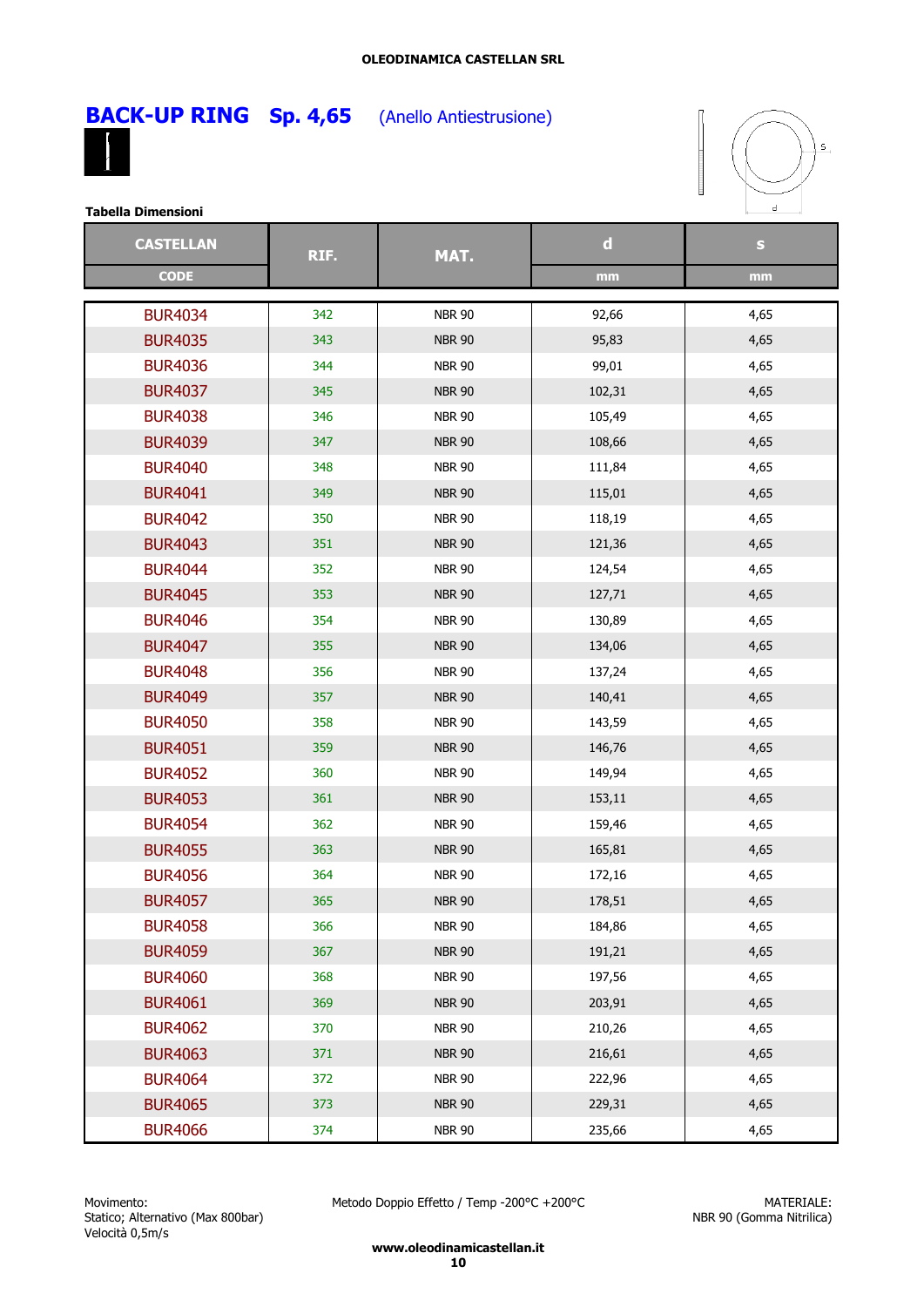### **OLEODINAMICA CASTELLAN SRL**



**Sp. 4,65** (Anello Antiestrusione)



**Tabella Dimensioni**

| <b>CASTELLAN</b> | RIF. | MAT.          | $\mathbf d$ | $\mathbf{s}$ |
|------------------|------|---------------|-------------|--------------|
| <b>CODE</b>      |      |               | mm          | mm           |
| <b>BUR4067</b>   | 375  | <b>NBR 90</b> | 242,01      | 4,65         |
| <b>BUR4068</b>   | 376  | <b>NBR 90</b> | 248,36      | 4,65         |
| <b>BUR4069</b>   | 377  | <b>NBR 90</b> | 254,71      | 4,65         |
| <b>BUR4070</b>   | 378  | <b>NBR 90</b> | 267,41      | 4,65         |
| <b>BUR4071</b>   | 379  | <b>NBR 90</b> | 280,11      | 4,65         |
| <b>BUR4072</b>   | 380  | <b>NBR 90</b> | 292,81      | 4,65         |
| <b>BUR4073</b>   | 381  | <b>NBR 90</b> | 305,51      | 4,65         |
| <b>BUR4074</b>   | 382  | <b>NBR 90</b> | 330,91      | 4,65         |
| <b>BUR4075</b>   | 383  | <b>NBR 90</b> | 356,31      | 4,65         |
| <b>BUR4076</b>   | 384  | <b>NBR 90</b> | 381,71      | 4,65         |
| <b>BUR4077</b>   | 385  | <b>NBR 90</b> | 406,60      | 4,65         |
| <b>BUR4078</b>   | 386  | <b>NBR 90</b> | 432,00      | 4,65         |
| <b>BUR4079</b>   | 387  | <b>NBR 90</b> | 457,40      | 4,65         |
| <b>BUR4080</b>   | 388  | <b>NBR 90</b> | 482,75      | 4,65         |
| <b>BUR4081</b>   | 389  | <b>NBR 90</b> | 508,15      | 4,65         |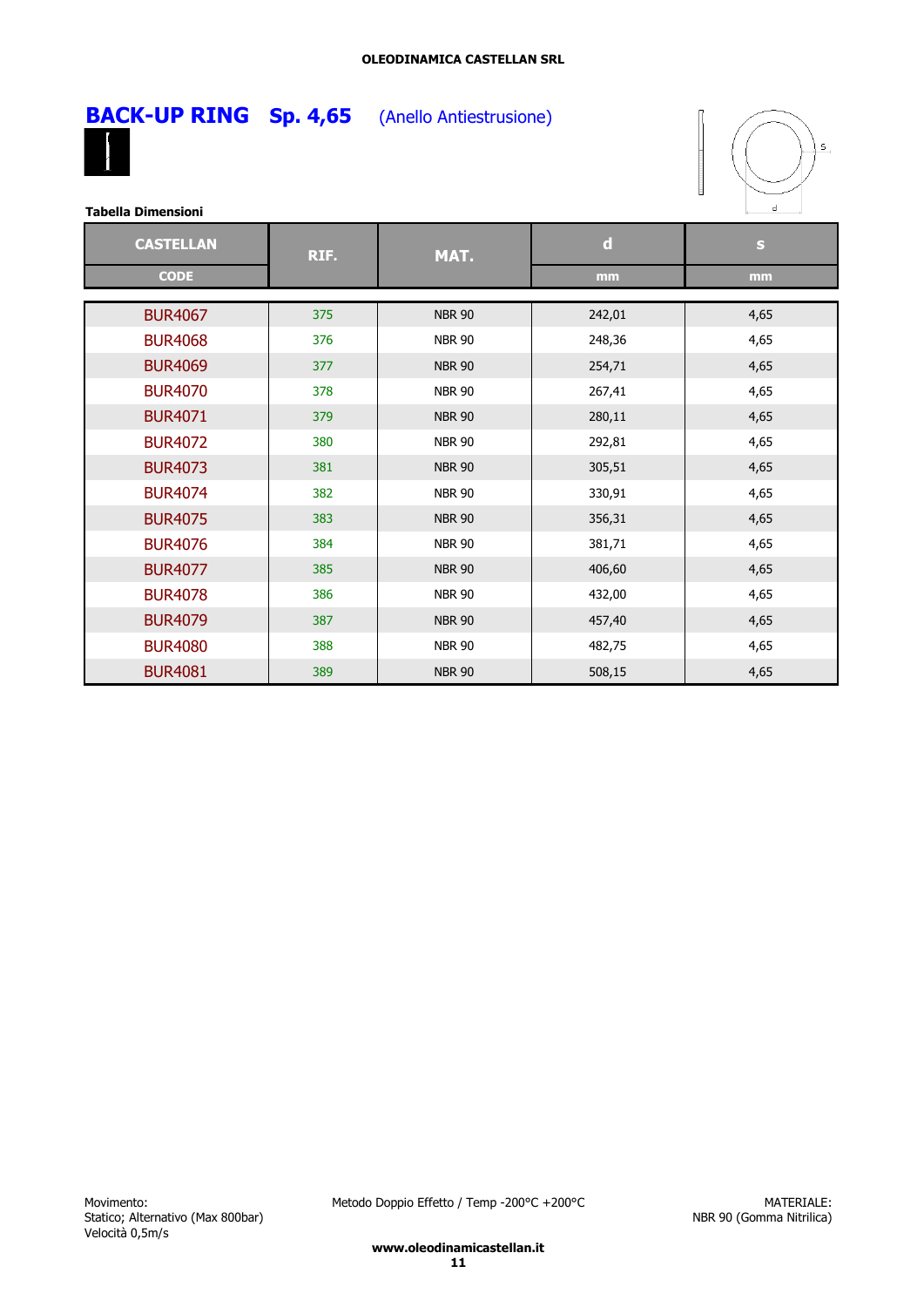





| <b>CASTELLAN</b> | RIF. | MAT.          | $\mathbf d$ | $\mathbf{s}$ |
|------------------|------|---------------|-------------|--------------|
| <b>CODE</b>      |      |               | mm          | mm           |
| <b>BUR5001</b>   | 425  | <b>NBR 90</b> | 115,60      | 5,99         |
| <b>BUR5002</b>   | 426  | <b>NBR 90</b> | 118,77      | 5,99         |
| <b>BUR5003</b>   | 427  | <b>NBR 90</b> | 121,95      | 5,99         |
| <b>BUR5004</b>   | 428  | <b>NBR 90</b> | 125,20      | 5,99         |
| <b>BUR5005</b>   | 429  | <b>NBR 90</b> | 128,30      | 5,99         |
| <b>BUR5006</b>   | 430  | <b>NBR 90</b> | 131,47      | 5,99         |
| <b>BUR5007</b>   | 431  | <b>NBR 90</b> | 134,65      | 5,99         |
| <b>BUR5008</b>   | 432  | <b>NBR 90</b> | 137,82      | 5,99         |
| <b>BUR5009</b>   | 433  | <b>NBR 90</b> | 141,00      | 5,99         |
| <b>BUR5010</b>   | 434  | <b>NBR 90</b> | 144,17      | 5,99         |
| <b>BUR5011</b>   | 435  | <b>NBR 90</b> | 147,35      | 5,99         |
| <b>BUR5012</b>   | 436  | <b>NBR 90</b> | 150,52      | 5,99         |
| <b>BUR5013</b>   | 437  | <b>NBR 90</b> | 153,70      | 5,99         |
| <b>BUR5014</b>   | 438  | <b>NBR 90</b> | 159,36      | 5,99         |
| <b>BUR5015</b>   | 439  | <b>NBR 90</b> | 165,71      | 5,99         |
| <b>BUR5016</b>   | 440  | <b>NBR 90</b> | 172,06      | 5,99         |
| <b>BUR5017</b>   | 441  | <b>NBR 90</b> | 178,41      | 5,99         |
| <b>BUR5018</b>   | 442  | <b>NBR 90</b> |             |              |
| <b>BUR5019</b>   | 443  |               | 184,76      | 5,99         |
|                  | 444  | <b>NBR 90</b> | 191,11      | 5,99         |
| <b>BUR5020</b>   |      | <b>NBR 90</b> | 197,46      | 5,99         |
| <b>BUR5021</b>   | 445  | <b>NBR 90</b> | 203,81      | 5,99         |
| <b>BUR5022</b>   | 446  | <b>NBR 90</b> | 216,51      | 5,99         |
| <b>BUR5023</b>   | 447  | <b>NBR 90</b> | 229,21      | 5,99         |
| <b>BUR5024</b>   | 448  | <b>NBR 90</b> | 241,91      | 5,99         |
| <b>BUR5025</b>   | 449  | <b>NBR 90</b> | 254,61      | 5,99         |
| <b>BUR5026</b>   | 450  | <b>NBR 90</b> | 267,31      | 5,99         |
| <b>BUR5027</b>   | 451  | <b>NBR 90</b> | 280,01      | 5,99         |
| <b>BUR5028</b>   | 452  | <b>NBR 90</b> | 292,79      | 5,99         |
| <b>BUR5029</b>   | 453  | <b>NBR 90</b> | 305,41      | 5,99         |
| <b>BUR5030</b>   | 454  | <b>NBR 90</b> | 318,11      | 5,99         |
| <b>BUR5031</b>   | 455  | <b>NBR 90</b> | 330,81      | 5,99         |
| <b>BUR5032</b>   | 456  | <b>NBR 90</b> | 343,51      | 5,99         |
| <b>BUR5033</b>   | 457  | <b>NBR 90</b> | 356,21      | 5,99         |

Metodo Doppio Effetto / Temp -200°C +200°C